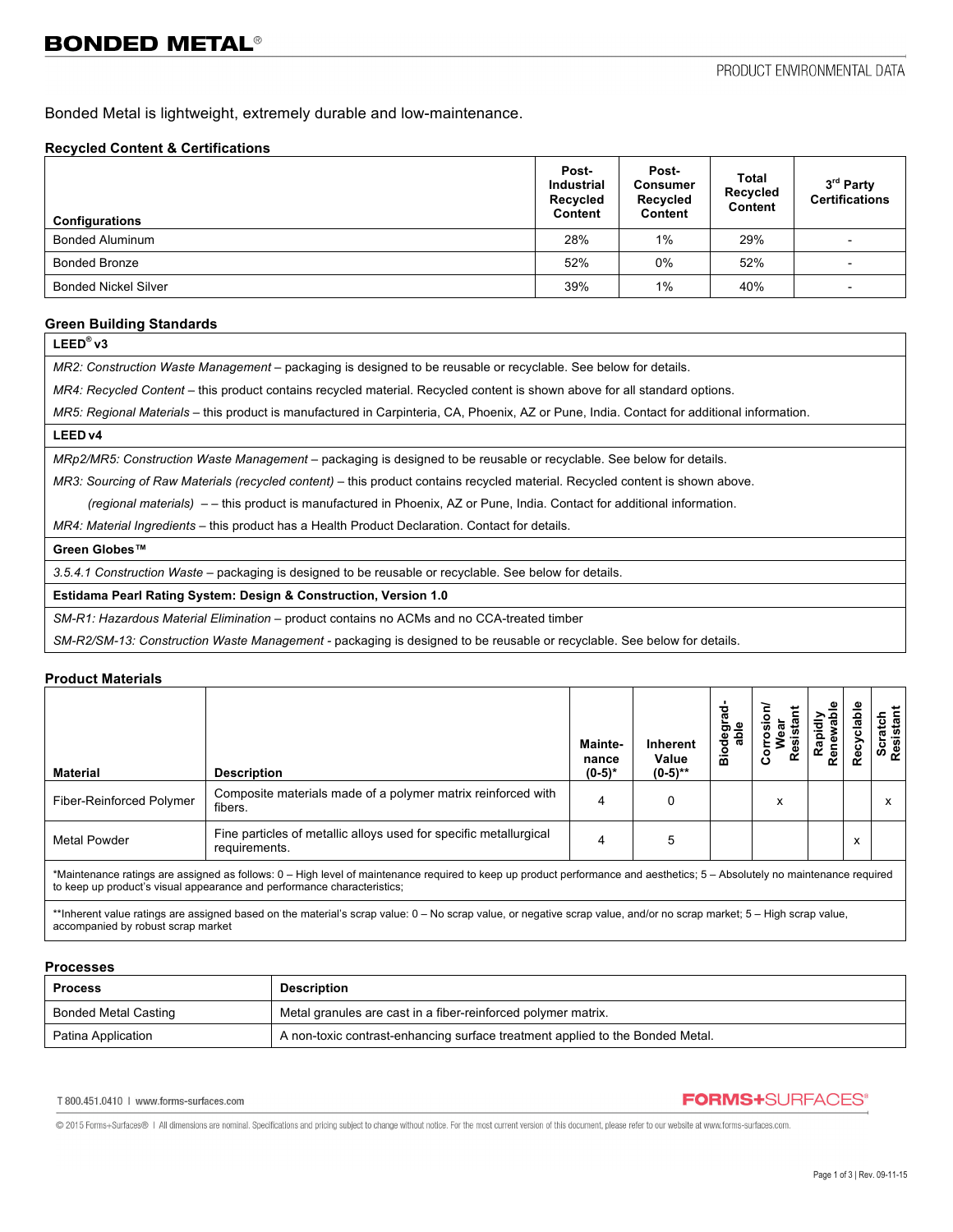### **Packaging Materials**

| <b>Material</b> | Type          | <b>Description</b>                                                                           | <b>Disposal</b> |
|-----------------|---------------|----------------------------------------------------------------------------------------------|-----------------|
| Cardboard       | <b>Sheets</b> | Used to provide impact cushioning between a product and its package or between two products. | Reuse/Recycle   |
| Foam            | <b>Blocks</b> | Foam blocks are used to cushion heavy products against their packages or each other.         | Reuse           |
| Wood            | Crate         | Made to fit onsite. Wood scraps are recycled into mulch. Crates are reused when possible.    | Reuse/Recycle   |
| Wood            | Pallet        | Used in shipping. Reused onsite until no longer serviceable, then recycled.                  | Reuse/Recycle   |

### **Transport**

| <b>Method</b> | Type       | <b>Description</b>                                                                                                                                                                                                                           |
|---------------|------------|----------------------------------------------------------------------------------------------------------------------------------------------------------------------------------------------------------------------------------------------|
| Boat          | Overseas   | Some product components are shipped by cargo ship from overseas                                                                                                                                                                              |
| Ground        | Truck/Rail | Some incoming shipments and almost all outgoing shipments to customers are sent via ground transportation. This can<br>include truck and often rail transport depending on the final destination. We are an EPA SmartWay® Transport Partner. |

### **Maintenance & Use**

| <b>Description</b>                |                                                                                  | <b>Chemicals</b>             |  |
|-----------------------------------|----------------------------------------------------------------------------------|------------------------------|--|
| Maintenance or Use                |                                                                                  | Reauired                     |  |
| Clean with Water and Mild Cleaner | This product requires a damp cloth and a mild, nontoxic cleaner for maintenance. | Mild. water-based<br>cleaner |  |

| <b>Disposal</b> |                                                                             |  |  |  |
|-----------------|-----------------------------------------------------------------------------|--|--|--|
| Method          | <b>Description</b>                                                          |  |  |  |
| Not Recyclable  | Product is not recyclable (or cannot be easily disassembled for recycling). |  |  |  |

### **Summary – Natural Patina**

| <b>Category Type</b> | <b>Property/Component</b>                    | <b>Bonded Aluminum</b> | <b>Bonded Bronze</b> | <b>Bonded Nickel Silver</b> |
|----------------------|----------------------------------------------|------------------------|----------------------|-----------------------------|
| <b>Basic</b>         | Post-Industrial Recycled Content             | 28%                    | 52%                  | 39%                         |
| Basic                | Post-Consumer Recycled Content               | $1\%$                  | 0%                   | 1%                          |
| <b>Basic</b>         | <b>Total Recycled Content</b>                | 29%                    | 52%                  | 40%                         |
| LEED v3              | MR: Construction Waste Management            | х                      | x                    | x                           |
| LEED v3              | MR: Recycled Content                         | x                      | X                    | x                           |
| LEED v3              | <b>MR: Regional Materials</b>                | Contact                | Contact              | Contact                     |
| LEED v4              | MR: Construction Waste Management            | X                      | X                    | X                           |
| LEED v4              | MR: Sourcing of Raw Matl (recycled content)  | x                      | X                    | x                           |
| LEED v4              | MR: Sourcing  (regional materials)           | Contact                | Contact              | Contact                     |
| LEED v4              | MR: Material Ingredients                     | Contact                | Contact              | Contact                     |
| <b>Green Globes</b>  | 3.5.4.1 Construction Waste                   | х                      | х                    | x                           |
| Estidama Pearl       | <b>SM-R1: Hazardous Material Elimination</b> | x                      | X                    | X                           |
| Estidama Pearl       | SM-R2/SM-13: Construction Waste              | x                      | x                    | x                           |
| <b>Materials</b>     | Fiber-Reinforced Polymer                     | x                      | x                    | x                           |
| <b>Materials</b>     | <b>Metal Powder</b>                          | x                      | X                    | x                           |
| Processes            | <b>Bonded Metal Casting</b>                  | X                      | x                    | X                           |
| Packaging            | <b>Cardboard Sheets</b>                      | X                      | X                    | X                           |
| Packaging            | Foam Blocks                                  | x                      | x                    | x                           |
| Packaging            | <b>Wood Crate</b>                            | x                      | X                    | $\mathsf{x}$                |
| Packaging            | <b>Wood Pallet</b>                           | X                      | X                    | X                           |
| Transport            | Ground-Truck/Rail                            | $\mathsf{x}$           | x                    | $\mathsf{x}$                |
| Maintenance & Use    | Clean with Water and Mild Cleaner            | x                      | x                    | X                           |
| Disposal             | Not Recyclable                               | x                      | X                    | x                           |

T 800.451.0410 | www.forms-surfaces.com

# **FORMS+**SURFACES®

@ 2015 Forms+Surfaces® | All dimensions are nominal. Specifications and pricing subject to change without notice. For the most current version of this document, please refer to our website at www.forms-surfaces.com.